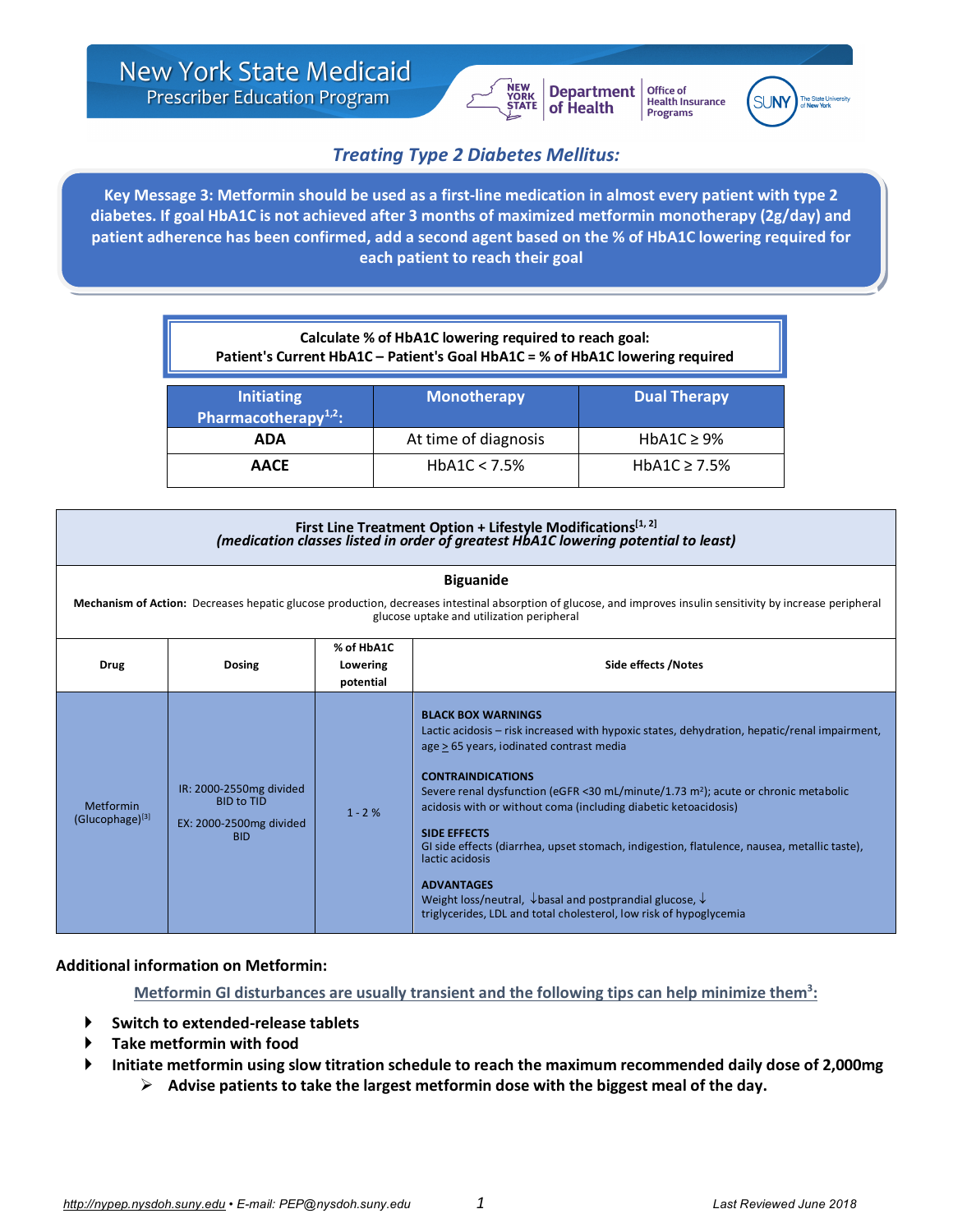| <b>SUN</b> | <b>MON</b>         | <b>TUE</b>             | <b>WED</b> | <b>THU</b> | <b>FRI</b> | <b>SAT</b> |
|------------|--------------------|------------------------|------------|------------|------------|------------|
| Week I     | 500 mg once daily  |                        |            |            |            |            |
| Week 2     | 500 mg twice daily |                        |            |            |            |            |
| Week 3     |                    | 1,000 mg AM, 500 mg PM |            |            |            |            |
| Week 4     |                    | 1,000 mg twice daily   |            |            |            |            |

### **Metformin IR: Recommended dosing titration schedule: Metformin ER: Recommended dosing titration schedule:**

| <b>SUN</b> | <b>MON</b>          | <b>TUE</b> | <b>WED</b> | <b>THU</b> | <b>FRI</b> | <b>SAT</b> |
|------------|---------------------|------------|------------|------------|------------|------------|
| Week I     | 500 mg once daily   |            |            |            |            |            |
| Week 2     | 1000 mg once daily  |            |            |            |            |            |
| Week 3     | 1,500 mg once daily |            |            |            |            |            |
| Week 4     | 2,000 mg once daily |            |            |            |            |            |

### **Metformin and Lactic Acidosis**

Contraindications to metformin use include renal impairment -- defined by the manufacturer as Scr levels at or exceeding 1.4 mg/dL in females and 1.5 mg/dL in males, or abnormal creatinine clearance -- as well as metabolic acidosis.<sup>3</sup> Although the concern exists that patients with poor renal function are at an increased risk of lactic acidosis, a review of studies shows a weak association between metformin use and development of lactic acidosis. There has been no evidence from prospective comparative trials or observational cohort studies that metformin is associated with an increased risk of lactic acidosis. 4

| Additional oral agents available to add to help patients achieve HbA1C goal + Metformin + Continued Lifestyle Modifications<br>(medication classes listed in order of greatest HbA1C lowering potential to least)  |                                                                                                |                                     |                                                                                                                                                                                             |  |  |
|--------------------------------------------------------------------------------------------------------------------------------------------------------------------------------------------------------------------|------------------------------------------------------------------------------------------------|-------------------------------------|---------------------------------------------------------------------------------------------------------------------------------------------------------------------------------------------|--|--|
| Sulfonylurea<br>Mechanism of Action: Stimulates insulin release from the pancreatic beta cells; reduces glucose output from the liver; insulin sensitivity is increased at peripheral<br>target sites              |                                                                                                |                                     |                                                                                                                                                                                             |  |  |
| <b>Drug</b>                                                                                                                                                                                                        | <b>Dosing</b>                                                                                  | % of HbA1C<br>Lowering<br>potential | <b>Side effects /Notes</b>                                                                                                                                                                  |  |  |
| Glyburide<br>(DiaBeta,<br>Glynase) <sup>[5]</sup>                                                                                                                                                                  | $1.25 - 20$ mg daily<br>MDD: 20mg/day<br>Glynase: $0.75 - 12$ mg<br>daily<br>MDD: 12mg/day     | $1 - 2%$                            | <b>WARNINGS</b><br>Hypoglycemia, possible sulfa allergy<br>Glyburide: Due weakly active metabolic that is renally excreted, avoid if eGFR <60 ml/min or                                     |  |  |
| Glipizide<br>(Glucotrol,<br><b>Glucotrol XL)</b>                                                                                                                                                                   | IR: $2.5 - 20$ mg daily or<br><b>BID</b><br>MDD: 40mg/day<br>ER: 5-10mg daily<br>MDD: 20mg/day |                                     | >65 years of age<br><b>SIDE EFFECTS</b><br>Weight gain, nausea, hypoglycemic<br><b>ADVANTAGES</b><br>low cost, extensive experience                                                         |  |  |
| Glimepiride<br>(Amaryl) <sup>6]</sup>                                                                                                                                                                              | $1 - 4$ mg daily<br>MDD: 8mg/day                                                               |                                     |                                                                                                                                                                                             |  |  |
| <b>Thiazolidinediones</b><br>Mechanism of Action: decreases insulin resistance in the periphery and in the liver resulting in increased insulin-dependent glucose disposal and decreased<br>hepatic glucose output |                                                                                                |                                     |                                                                                                                                                                                             |  |  |
| Rosiglitazone<br>(Avandia) <sup>[7]</sup>                                                                                                                                                                          | $4 - 8$ mg daily                                                                               | $0.7 - 1.5%$                        | <b>BLACK BOX WARNINGS</b><br>Cause or exacerbate congestive heart failure<br><b>CONTRAINDICATIONS</b><br>New York Heart Association (NYHA) Class III or IV heart failure<br><b>WARNINGS</b> |  |  |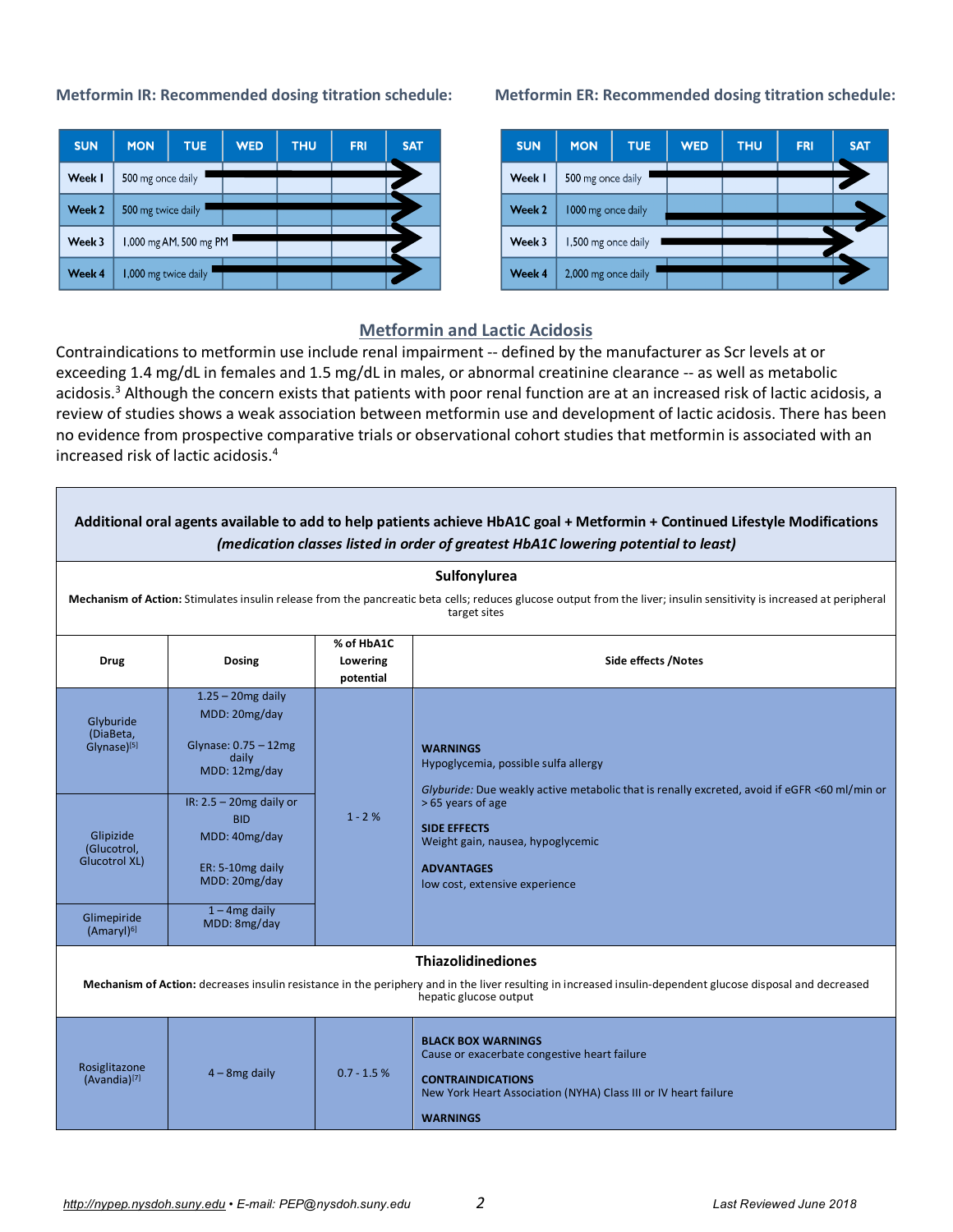| Pioglitazone<br>$(Actos)^{[8]}$  |                                                         |               | Obtain liver function tests before initiation and continue to monitor                                                                                                             |  |  |
|----------------------------------|---------------------------------------------------------|---------------|-----------------------------------------------------------------------------------------------------------------------------------------------------------------------------------|--|--|
|                                  | $15 - 45$ mg daily                                      |               | Pioglitazone: linked with an increased risk of bladder cancer                                                                                                                     |  |  |
|                                  |                                                         |               | Rosiglitazone: associated with increased risk of myocardial ischemic events                                                                                                       |  |  |
|                                  |                                                         |               | <b>SIDE EFFECTS</b>                                                                                                                                                               |  |  |
|                                  |                                                         |               | CHF, edema, bone fractures, upper respiratory tract infection, headache, sinusitis, myalgia,                                                                                      |  |  |
|                                  |                                                         |               | and pharyngitis, Interaction with CYP2C8 drugs                                                                                                                                    |  |  |
|                                  |                                                         |               | <b>DDP-4 Inhibitors</b>                                                                                                                                                           |  |  |
|                                  |                                                         |               | Mechanism of Action: increases the concentrations of active incretin hormones, stimulating the release of insulin in a glucose-dependent manner and decreasing                    |  |  |
|                                  |                                                         |               | the levels of glucagon in the circulation                                                                                                                                         |  |  |
|                                  | 100mg daily                                             |               |                                                                                                                                                                                   |  |  |
| Sitagliptin                      | 50mg daily if eGFR < 45<br>mL/min/1.73m <sup>2</sup>    |               |                                                                                                                                                                                   |  |  |
| (Januvia) <sup>[9]</sup>         | 25mg daily if eGFR < 30                                 |               | <b>WARNINGS</b>                                                                                                                                                                   |  |  |
|                                  | mL/min/1.73m <sup>2</sup>                               |               | Pancreatitis, arthralgia, hypersensitivity including anaphylaxis, angioedema and/or severe<br>dermatologic reaction (SJS                                                          |  |  |
| Linagliptin<br>(Tradjenta)[10]   | 5 <sub>mg</sub> daily                                   |               | Saxagliptin and Sitagliptin: may exacerbate underlying myocardial dysfunction                                                                                                     |  |  |
| Saxagliptin                      | $2.5 - 5mg$ daily                                       | $0.5 - 1.0%$  | Alogliptin: hepatotoxicity, use with caution in patient with liver disease                                                                                                        |  |  |
| (Onglyza)[11]                    | 2.5mg daily if $eGFR < 45$<br>mL/min/1.73m <sup>2</sup> |               | <b>SIDE EFFECTS</b><br>Headache, nasopharyngitis, URI, UTI, peripheral edema                                                                                                      |  |  |
|                                  | 25mg daily                                              |               | <b>ADVANTAGES</b>                                                                                                                                                                 |  |  |
|                                  | 12.5mg daily for CrCl                                   |               | low risk of hypoglycemia, weight neutral                                                                                                                                          |  |  |
| Alogliptin<br>$(Nesina)^{[12]}$  | $<$ 60 mL/min                                           |               |                                                                                                                                                                                   |  |  |
|                                  | 6.25 $mg$ daily for CrCl <<br>30 mL/min                 |               |                                                                                                                                                                                   |  |  |
|                                  |                                                         |               |                                                                                                                                                                                   |  |  |
|                                  |                                                         |               | <b>SGLT2 Inhibitors</b>                                                                                                                                                           |  |  |
|                                  |                                                         |               | Mechanism of Action: inhibits SGLT2 in the proximal renal tubules, which reduces reabsorption of filtered glucose, lowers the renal threshold for glucose, and                    |  |  |
|                                  |                                                         |               | increases excretion of glucose                                                                                                                                                    |  |  |
| Canagliflozin<br>(Invokana)[13]  | $100 - 300$ mg daily AM                                 |               | <b>BLACK BOX WARNINGS</b><br>Canagliflozin: Increased risk lower limb amputation. Before initiating, consider factors that                                                        |  |  |
| Dapaglifozin<br>(Farxiga)[14]    | $5 - 10$ mg daily AM, with<br>or without food           |               | may increase the risk of amputation, such as a history of prior amputation, peripheral<br>vascular disease, neuropathy and diabetic foot ulcers                                   |  |  |
|                                  |                                                         | $0.7 - 1.0\%$ | <b>CONTRAINDICATIONS</b>                                                                                                                                                          |  |  |
|                                  |                                                         |               | severe renal impairment (eGFR < 30 mL/min/1.73m <sup>2</sup> )<br><b>SIDE EFFECTS</b>                                                                                             |  |  |
| Empagliflozin<br>(Jardiance)[15] | $10 - 25$ mg daily AM or<br>without food                |               | ↑ serum potassium, ↑ thirst, UTI, polyuria                                                                                                                                        |  |  |
|                                  |                                                         |               | <b>ADVANTAGES</b><br>Low risk of hypoglycemia, weight loss, slight reduction in BP                                                                                                |  |  |
|                                  |                                                         |               |                                                                                                                                                                                   |  |  |
|                                  |                                                         |               | Alpha - Glucosidase Inhibitor<br><b>Mechanism of Action:</b> delays hydrolysis of carbohydrates to glucose in small intestine, delaying glucose absorption                        |  |  |
|                                  | 25 mg TID at the start of                               |               |                                                                                                                                                                                   |  |  |
|                                  | each main meal. Titrate                                 |               | <b>CONTRAINDICATIONS</b>                                                                                                                                                          |  |  |
| Acarbose<br>$(Precose)^{[16]}$   | to 100mg TID if needed.                                 |               | inflammatory bowel disease, colonic ulceration, partial intestinal obstruction, chronic<br>intestinal diseases associated with marked disorders of digestion or absorption and in |  |  |
|                                  | MDD $\leq 60$ kg: 50mg TID<br>MDD >60kg: 100mg TID      | $0.4 - 0.8%$  | patients who have conditions that may deteriorate as a result of increased gas formation in<br>the intestine                                                                      |  |  |
|                                  |                                                         |               | <b>SIDE EFFECTS</b>                                                                                                                                                               |  |  |
|                                  | 25 mg TID at the start of<br>each main meal. Titrate    |               | GI (abdominal pain, diarrhea and flatulence                                                                                                                                       |  |  |
| Miglitol (Glyset)[17]            | to 100mg TID if needed.                                 |               | <b>ADVANTAGES</b><br>low risk of hypoglycemia, weight neutral, decreases Post Prandial glucose                                                                                    |  |  |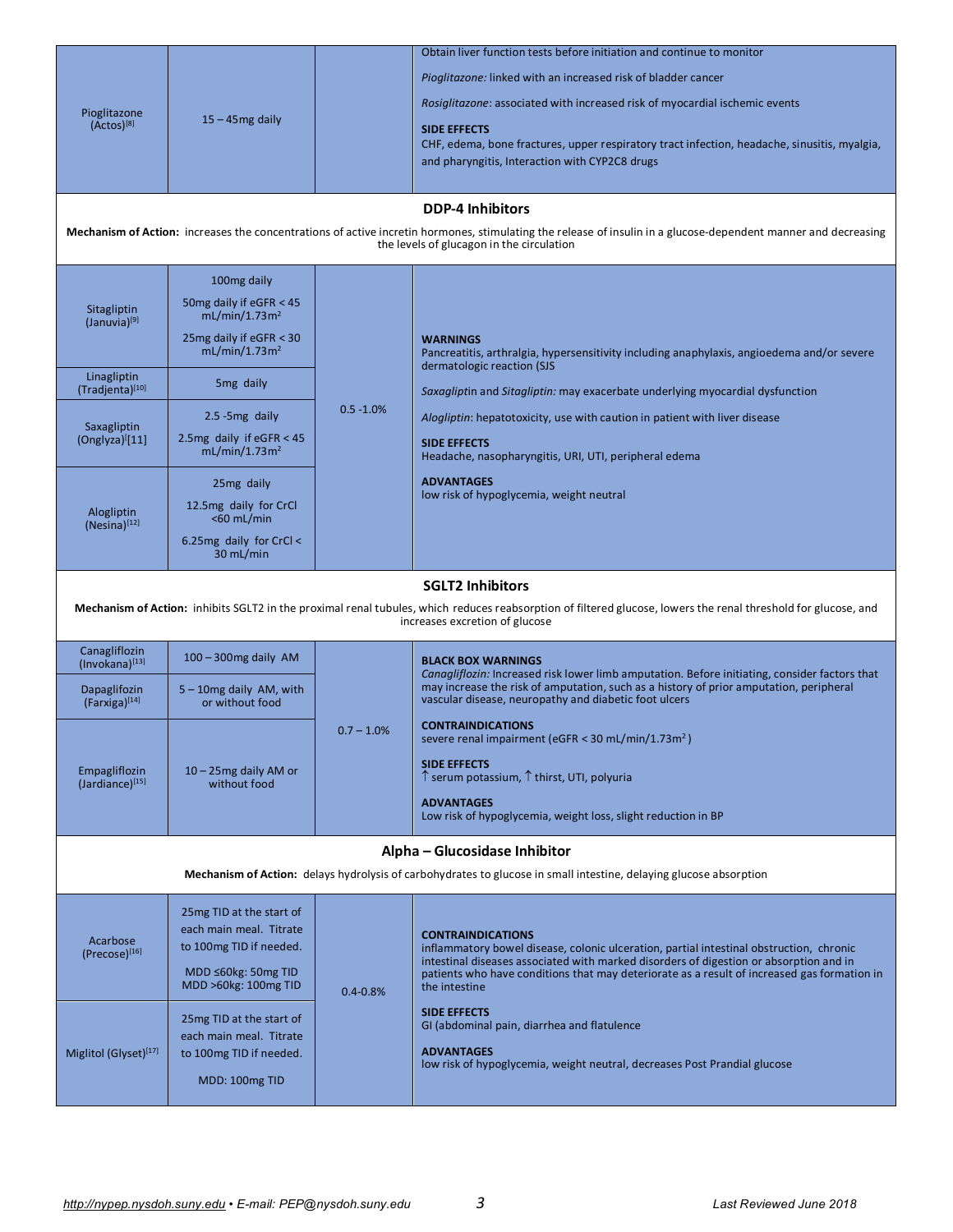| <b>Other Non-Insulin Injectable</b>                                                                                                                                                                   |                                                                                                                                                                                                      |                                     |                                                                                                                                                                                                                                                                                                                                                                                                        |  |  |
|-------------------------------------------------------------------------------------------------------------------------------------------------------------------------------------------------------|------------------------------------------------------------------------------------------------------------------------------------------------------------------------------------------------------|-------------------------------------|--------------------------------------------------------------------------------------------------------------------------------------------------------------------------------------------------------------------------------------------------------------------------------------------------------------------------------------------------------------------------------------------------------|--|--|
| <b>Glucagon-Like Peptide 1 Agonists</b><br>Mechanism of Action: enhances glucose-dependent insulin secretion by the pancreatic beta-cell, suppresses inappropriately elevated glucagon secretion, and |                                                                                                                                                                                                      |                                     |                                                                                                                                                                                                                                                                                                                                                                                                        |  |  |
| <b>Drug</b>                                                                                                                                                                                           | <b>Dosing</b>                                                                                                                                                                                        | % of HbA1C<br>Lowering<br>potential | slows gastric emptying.<br>Side effects /Notes                                                                                                                                                                                                                                                                                                                                                         |  |  |
| <b>Exenatide IR</b><br>(Byetta) <sup>[17a]</sup>                                                                                                                                                      | Inject subcutaneously<br>within 60 minutes prior<br>to morning and evening<br>meals.<br>5 mcg BID for 1 month $\rightarrow$<br>Increase to 10mcg BID<br>NOT recommended in<br>CrCl <30mL/min or ESRD |                                     |                                                                                                                                                                                                                                                                                                                                                                                                        |  |  |
| <b>Exenatide ER</b><br>(Bydureon,<br><b>Bydureon</b><br><b>BCISE</b> )[18, 19]                                                                                                                        | Inject 2 mg<br>subcutaneously once<br>weekly, at any time of<br>day and with or without<br>meals                                                                                                     |                                     | <b>BLACK BOX WARNING</b><br>All GLP-1 agonists (except for exenatide IR and lixisenatide): risk of thyroid C-cell tumors<br><b>CONTRADINDICATION</b><br>All GLP-1 agonists (except for exenatide IR and lixisenatide) are contraindicated in patients<br>with a personal or family history of medullary thyroid carcinoma and in patients with<br>Multiple Endocrine Neoplasia syndrome type 2 (MEN2). |  |  |
| Liraglutide<br>(Victoza)[20]                                                                                                                                                                          | Inject subcutaneously<br>once daily at any time of<br>day, independently of<br>meals<br>0.6mg QD for 1 week $\rightarrow$<br>Increase to 1.2mg QD<br>(may increase to 1.8mg)<br>QD if needed         | $>0.8 - 1.5$ %                      | <b>WARNINGS</b><br>Acute pancreatitis<br>GLP-1 receptor agonist slow gastric emptying, the use is not recommended in patients with<br>preexisting severe GI disease<br><i>Exenatide ER:</i> serious injection-site reactions with or without subcutaneous nodules have<br>been reported<br>Liraglutide: increased resting report has been reported. Monitor is recommended<br><b>SIDE EFFECTS</b>      |  |  |
| Dulaglutide<br>(Trulicity)[21]                                                                                                                                                                        | Inject 0.75mg<br>subcutaneously once<br>weekly at any time of day<br>(may increase to 1.5mg<br>once weekly if needed)                                                                                |                                     | nausea, vomiting, diarrhea, feeling jittery, dizziness, headache, dyspepsia                                                                                                                                                                                                                                                                                                                            |  |  |
| Lixisenatide<br>(Adlyxin) <sup>[22]</sup>                                                                                                                                                             | Inject 0.75mg<br>subcutaneously once<br>weekly at any time of day<br>(may increase to 1.5mg<br>once weekly if needed)                                                                                |                                     |                                                                                                                                                                                                                                                                                                                                                                                                        |  |  |

Key: **wt** - weight, **GLP-1 Receptor Agonist** - Glucagon-like peptide-1 receptor agonists, **GI** - gastrointestinal, , **TZDs** - thiazolidines, **CHF** - congestive heart failure, **DPP-4 Inhibitors** - dipeptidyl Peptidase-4 Inhibitors, **SGLT2 Inhibitor** - sodium-glucose co-transporter 2 inhibitors, **\*** - anticipated HbA1C lowering potential and cost